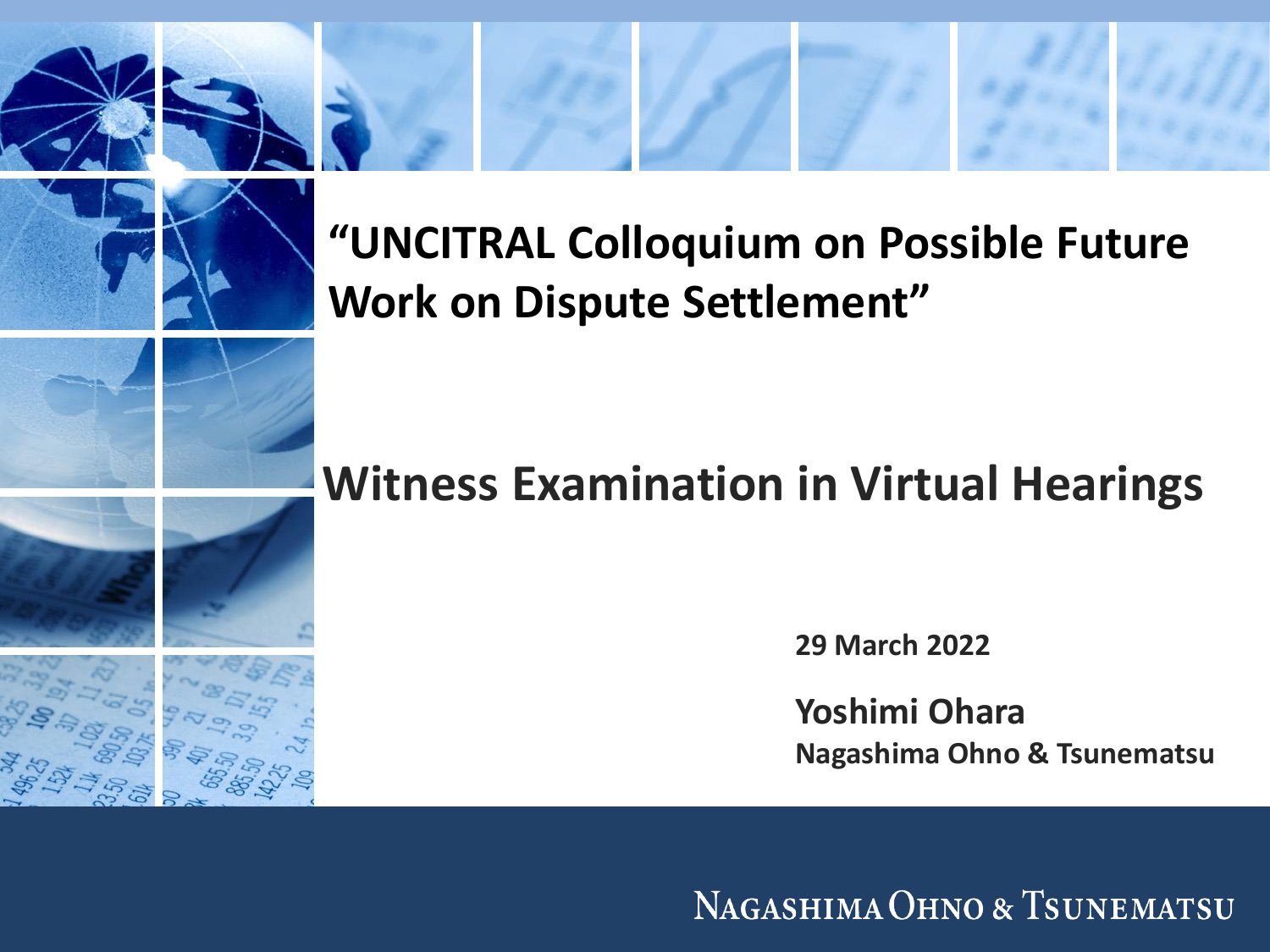#### **TOPICS**

- •Witness examination protocol in physical hearings
- •Challenges with witness examination in virtual hearings
- •The need for witness examination protocol in remote hearings
- •Reaction to virtual hearings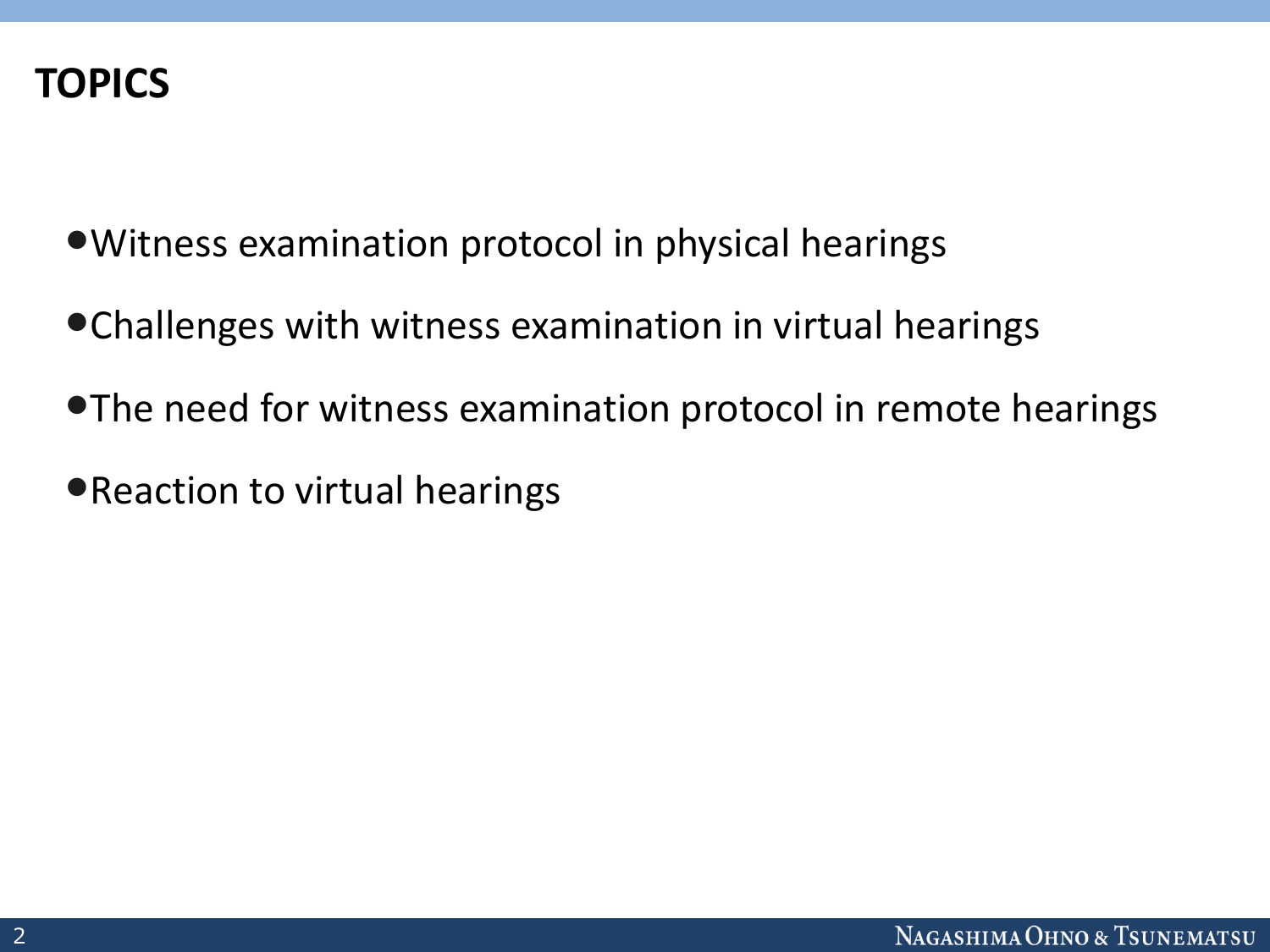#### **Witness examination in physical hearings**

- A protocol is put into place during witness examination to ensure the integrity of the evidence obtained
- •The need for a protocol arises in order to ensure that the evidence of the witness is not influenced by any person other than the witness (e.g. through witness coaching)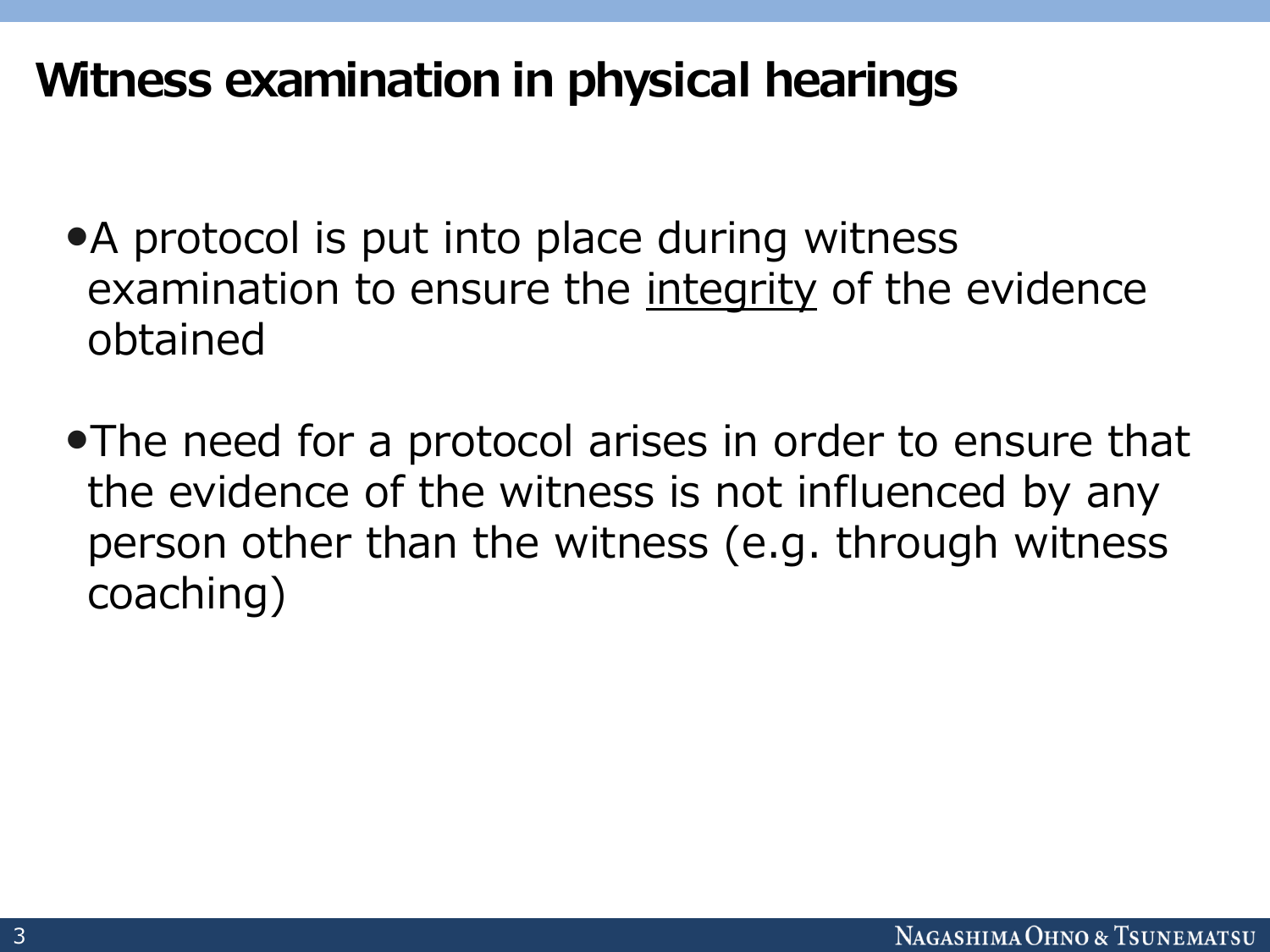### **Witness examination in physical hearings**

Common stipulations in witness examination protocol include:

- •Having the witness use an unmarked set of documents during the hearing
- •Ensuring a witness does not discuss their evidence with others during the course of the examination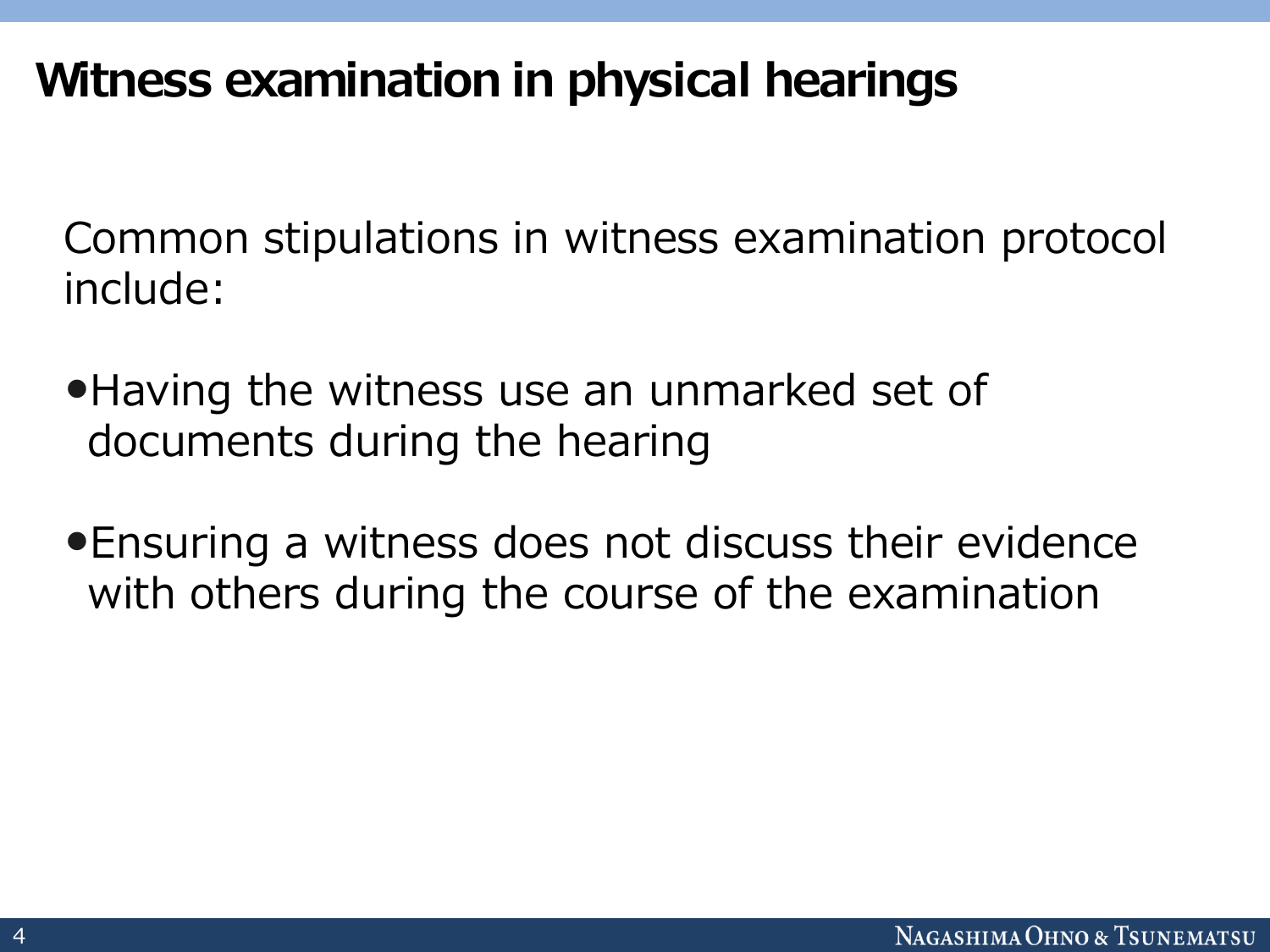# **Challenges with virtual hearings**

- •However, difficulties arise when witness examination is conducted via virtual hearing
- •Oversight of the testimony becomes more difficult as:
	- -The witness is located in a separate venue
	- -The witness is visible only through the web camera, and anything located outside the camera's range is not captured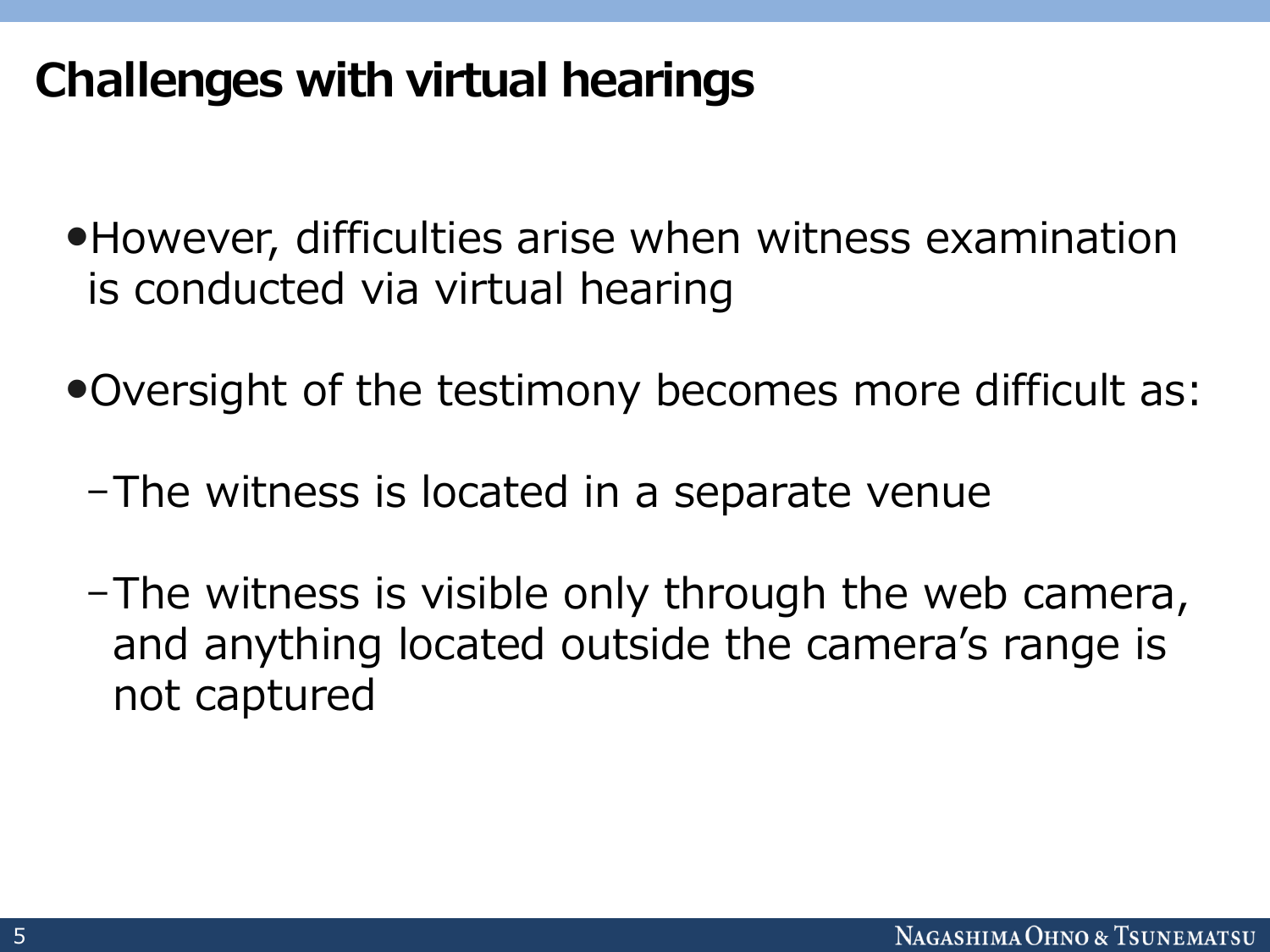# **Challenges with virtual hearings**

- •There may be a greater risk of external influence over the witness testimony:
	- -Other witnesses / unauthorised persons may be in the room listening to the witness giving testimony, outside the camera frame
	- -The witness may be receiving cues from an unseen person / device
	- -There may be unseen devices recording the witness' testimony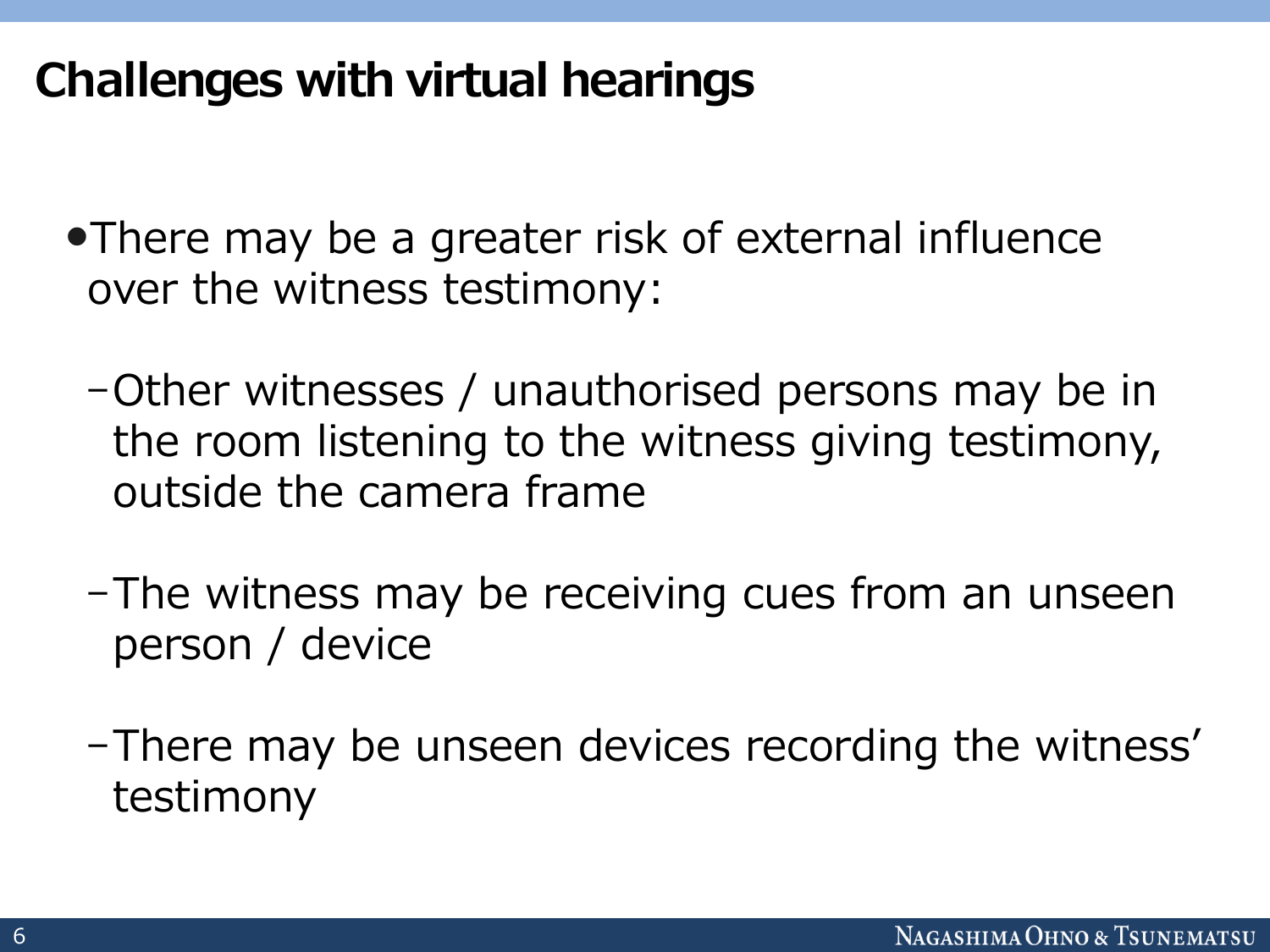# **Challenges with virtual hearings**

- •To address these issues, there is a need for witness examination protocol specific to virtual hearings
- •IBA Rules (2020) Article 8(2):
	- -Where there is to be a virtual hearing, the Tribunal should work with the parties to establish a protocol ensuring that witnesses giving oral testimony are not improperly influenced or distracted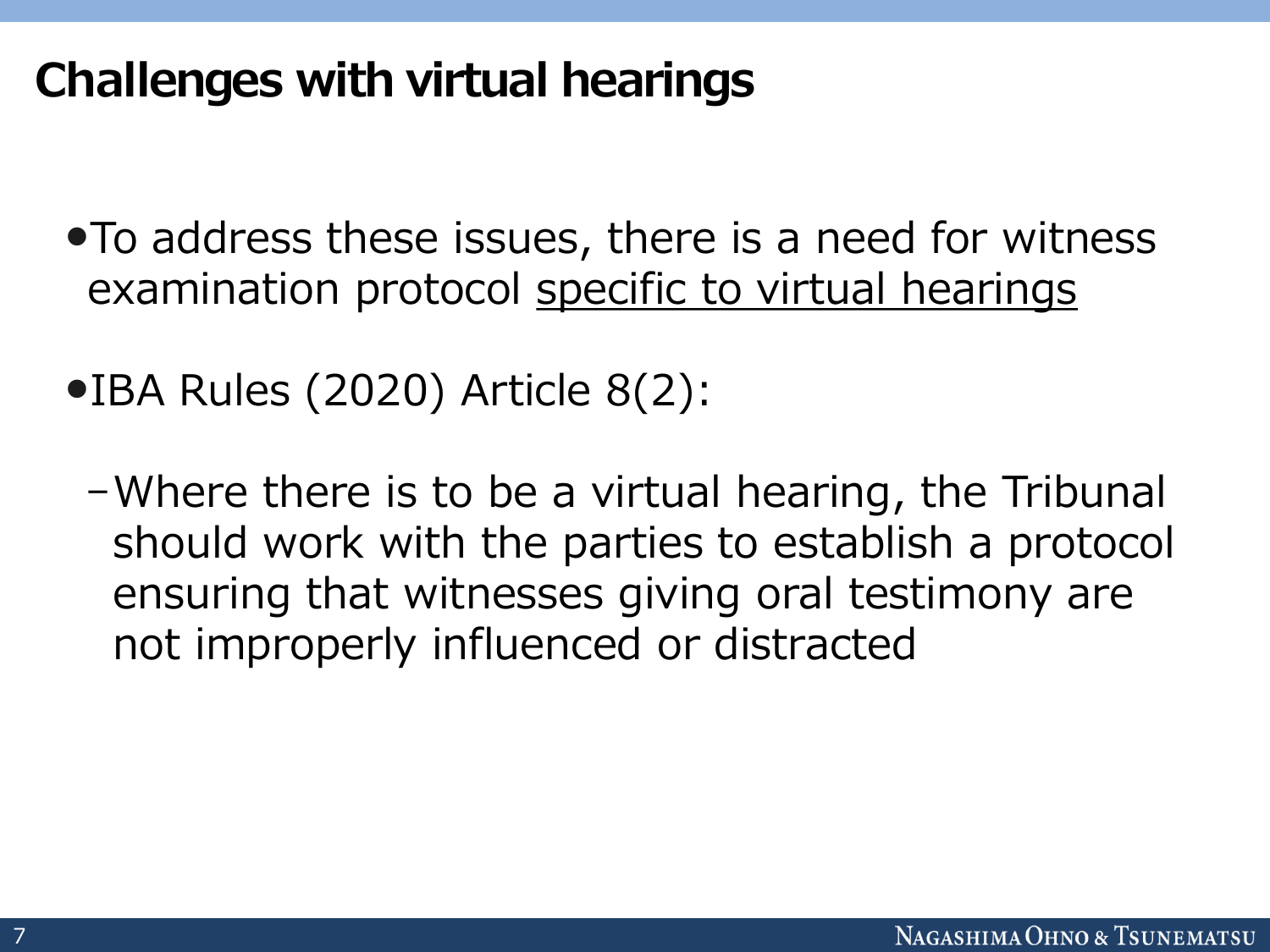- •The ICC, SIAC and HKIAC have promulgated guidelines for examining witnesses during virtual hearings
	- -These guidelines are not mandatory, but are available for parties to consider and adopt as part of the procedure for their own virtual hearings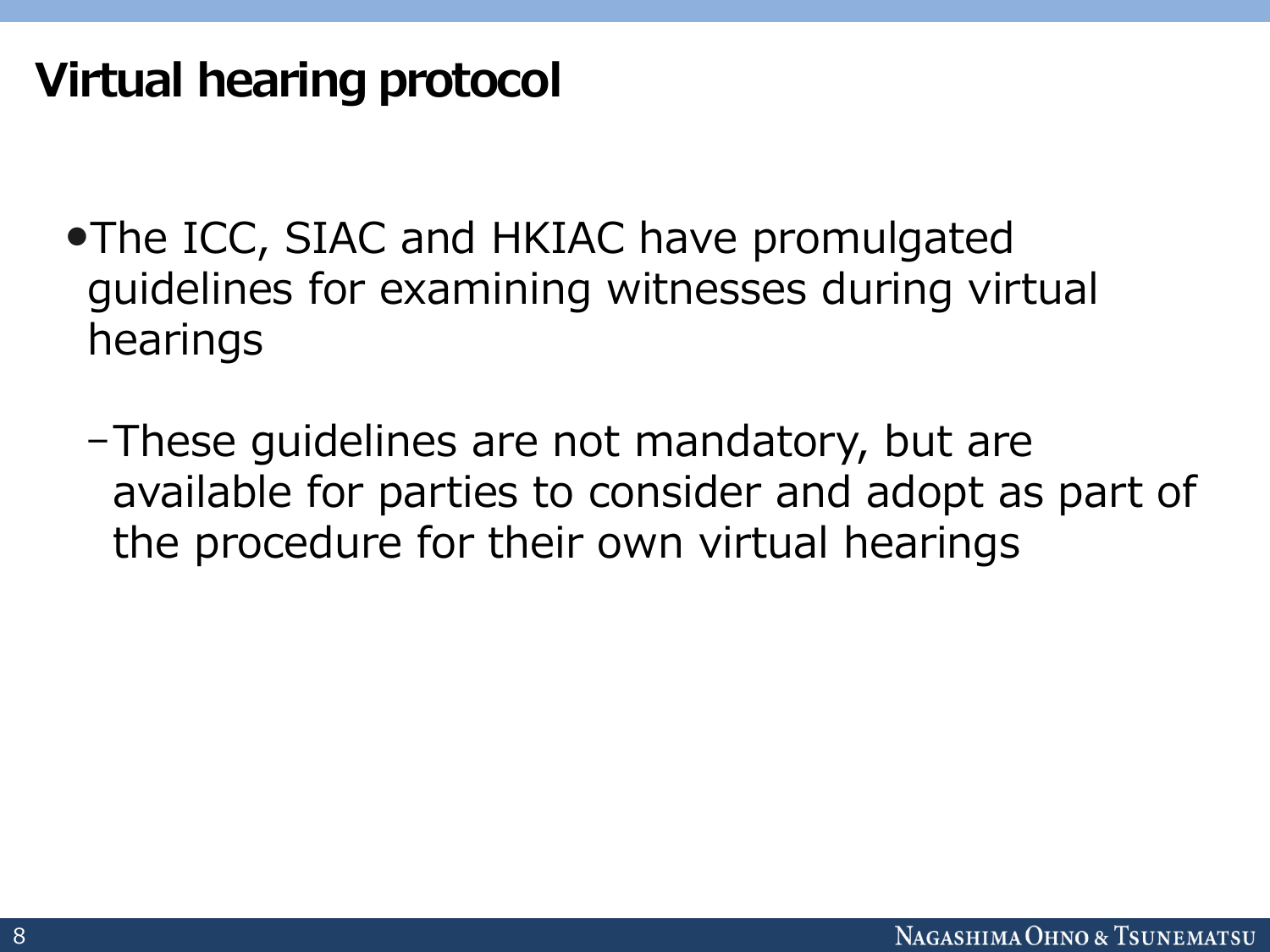ICC Guidance Note on Possible Measures Aimed at Mitigating the Effects of the COVID-19 Pandemic (2020)

Parties to discuss and agree on:

- Modalities of virtual sequestration of witnesses / experts
- •Whether someone else is allowed in the witness' location (to assist them with documents, etc)
- •Whether synchronous communication between the lawyers and the witness (whether through chat or otherwise) is allowed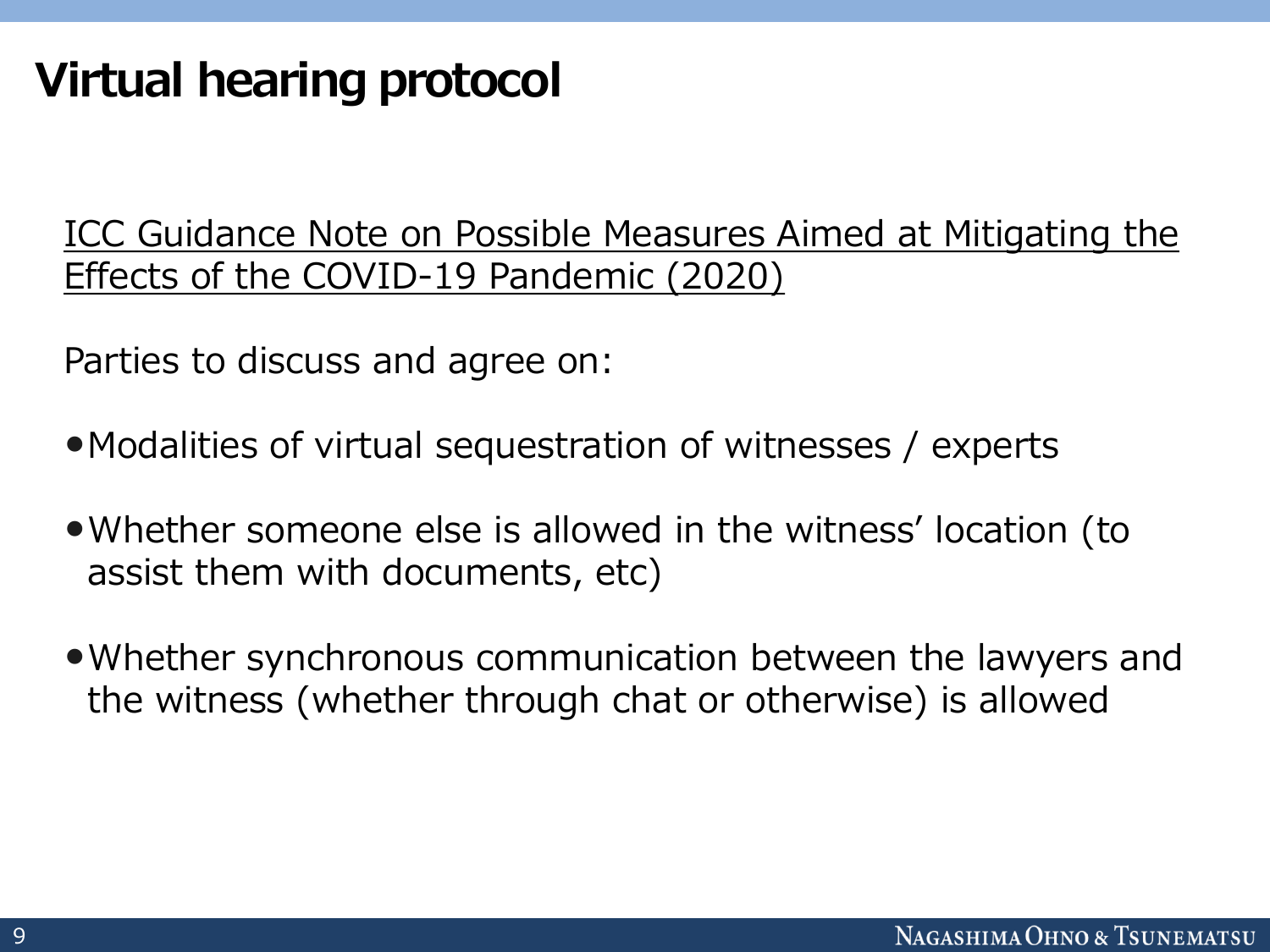#### HKIAC Guidelines for Virtual Hearings (2020)

- •Presence of a "hearing invigilator" in the witness' room, to ensure no unauthorized devices / persons are present
- •Camera to provide a 360-degree view of the room at the start of the hearing session, to ensure integrity of the room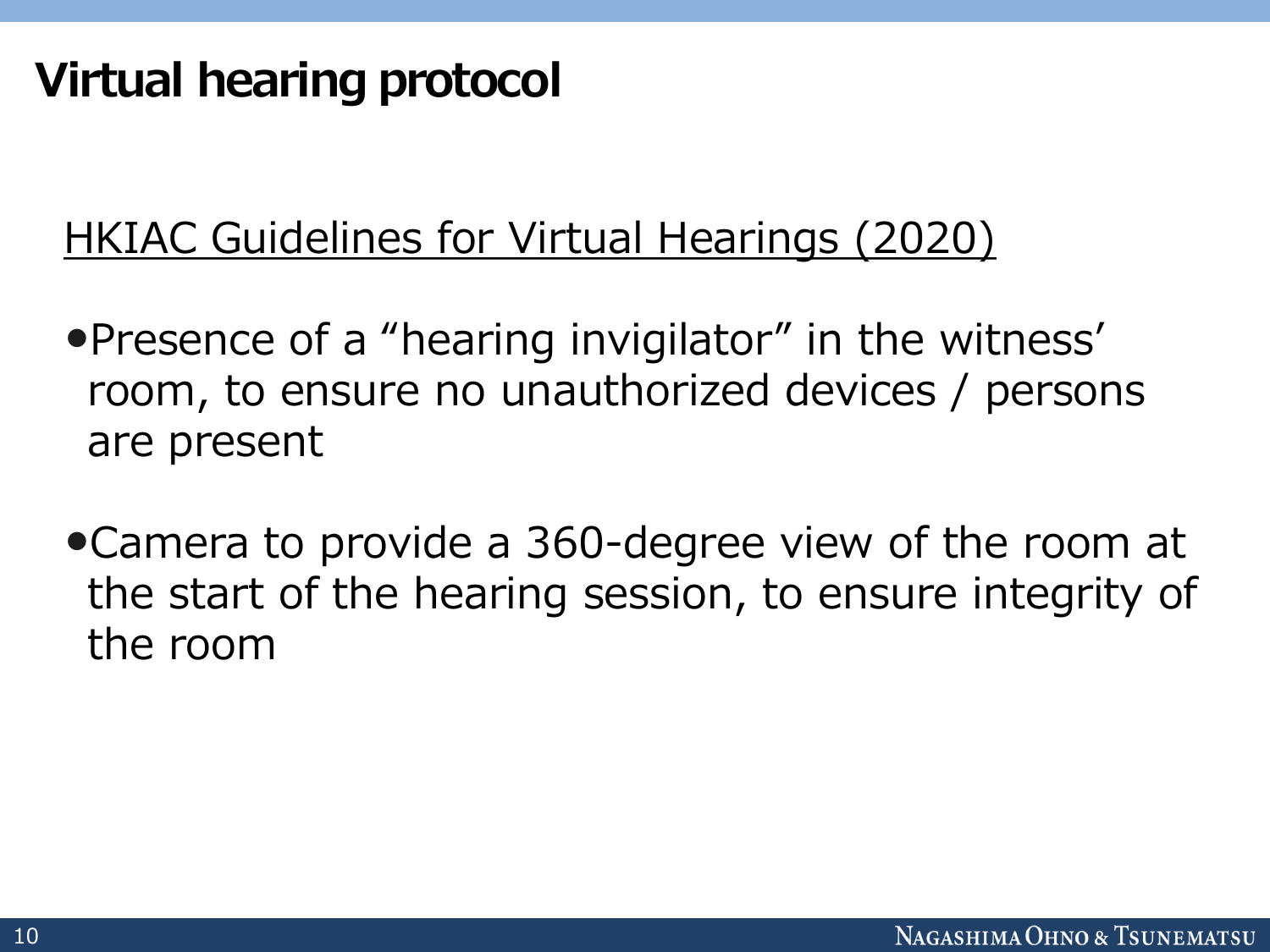#### SIAC Guides: Taking Your Arbitration Remote (2020)

- •Witness to give evidence from behind an empty table, to ensure no personal items present
- Witness to remain in frame throughout the hearing session; if they need to move off camera (e.g. during break) parties will need to consider how to manage this
- •Camera to provide a 360-degree view of the room at the start of the hearing session and after each break, to ensure integrity of the room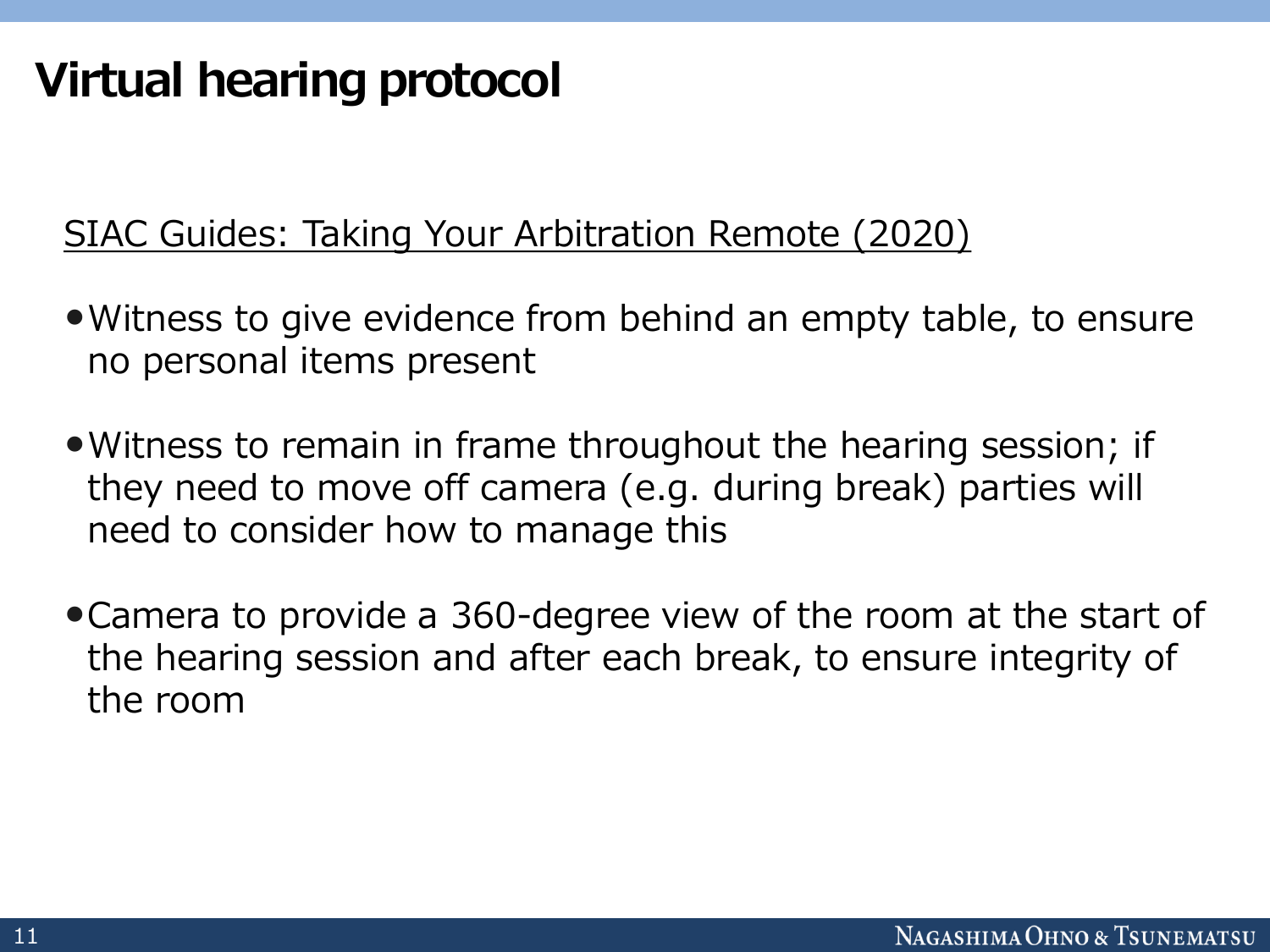#### **Reception of virtual hearings**

The reaction to virtual hearings has largely been positive

- •In Asia, up to 80% of hearings are expected to remain fully virtual well into 2022 (data collected by Berkeley Research Group)
- •In the UK, 66% of participants in virtual hearings rated their experience as "good" / "excellent" (2021 study by Baker McKenzie & KPMG)

As virtual hearings seem set to stay, there is a need for good practices in virtual witness examination to be set out in a clear protocol